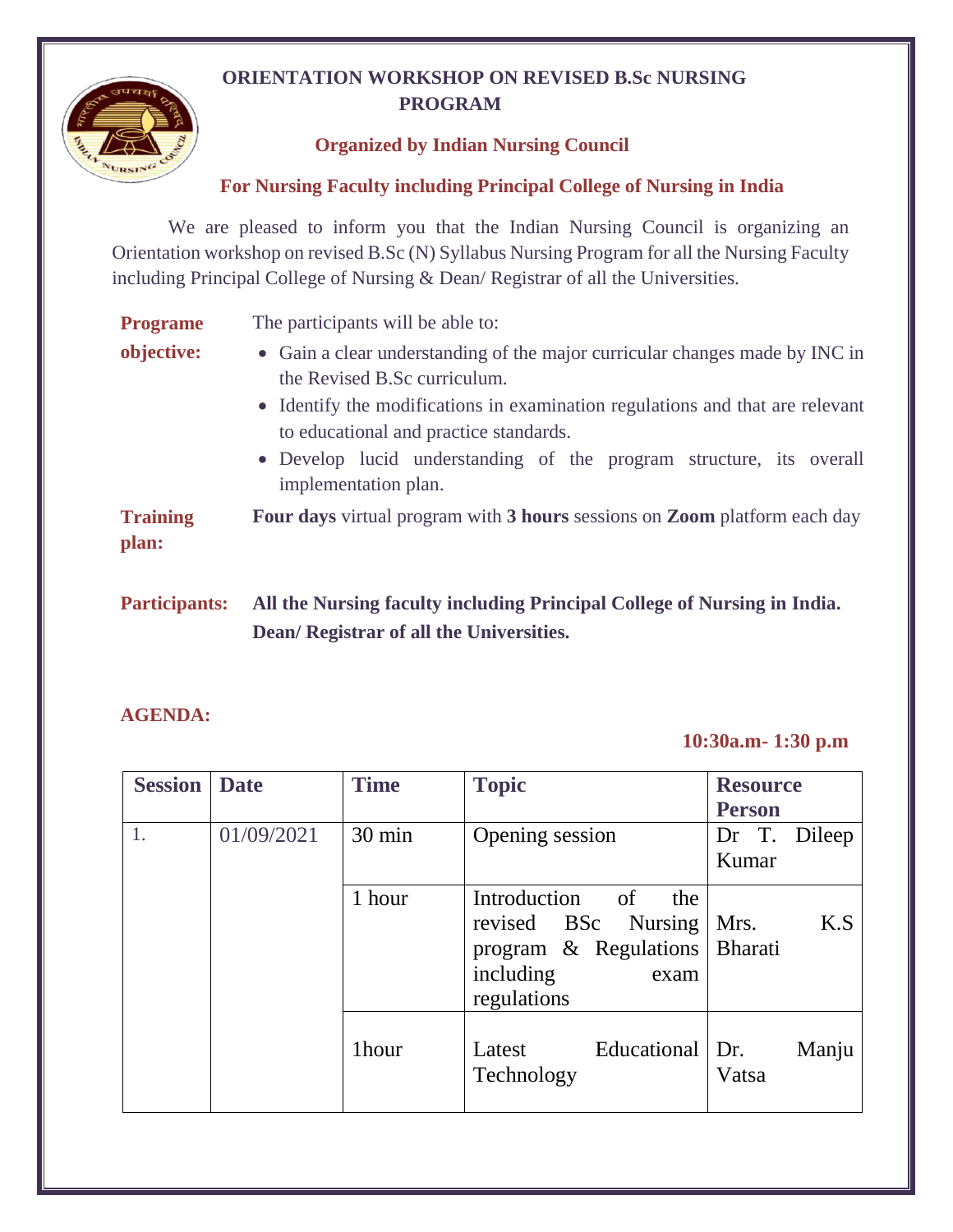|                |            | 30 min                           | Discussion<br>$\bullet$                                                                                                                       | Dr.T.<br>Dileep<br>Kumar                          |  |
|----------------|------------|----------------------------------|-----------------------------------------------------------------------------------------------------------------------------------------------|---------------------------------------------------|--|
| 2.             | 02/09/2021 | 1 hour                           | <b>Curriculum:</b><br>Major curricular changes-<br>overview $\&$<br>Program $\vert$ Dr<br>structure with<br>Implementation<br>plan-<br>theory | Punitha<br>credits, Ezhilarasu                    |  |
|                |            | 30 min                           | Implementation plan of<br>practicum<br>experience, logbook $\&$<br>clinical requirements)                                                     | $\text{clinical}$ Lt Col<br>(Dr)<br>Sarvjeet Kaur |  |
|                |            | 30 min                           | Scheme of examination                                                                                                                         | Dr.<br>Asha<br>Sharma                             |  |
|                |            | 40 min                           | Overview of Courses-<br>Non nursing courses $\&$ Dr Latha R.<br>modules                                                                       |                                                   |  |
|                |            | 20 min                           | <b>Discussion</b>                                                                                                                             | Dr T.<br>Dileep<br>Kumar                          |  |
| 3              | 03/09/2021 | $4x40$ min/<br>$160 \text{ min}$ | Overview of<br>courses-<br>Nursing courses :<br>1. Nursing Foundation                                                                         | Mrs.<br>Emily<br>Daniel                           |  |
|                |            |                                  | 2. Adult Health Nursing   Dr. Premila Lee                                                                                                     |                                                   |  |
|                |            |                                  | 3. Community<br>Health<br><b>Nursing</b>                                                                                                      | Vatsala<br>Dr.<br>Sadan                           |  |
|                |            |                                  | <b>Pediatric Nursing</b><br>4.                                                                                                                | Dr. Jyoti Sarin                                   |  |
|                |            | 20 min                           | 5.<br>Discussion                                                                                                                              | Punitha<br>Dr.<br>Ezhilarasu                      |  |
| $\overline{4}$ | 04/09/2021 | 30 min                           | 6. Mental Health Nursing                                                                                                                      | Dr Reddemma/<br>Dr Sreevani                       |  |
|                |            | 40 min                           | 7.<br><b>OBG</b> Nursing                                                                                                                      | Mrs.<br>Abra<br>Pearl                             |  |
|                |            | 70 min                           | guidelines-<br>Assessment<br>Grading performance $\&$                                                                                         | Dr. Punitha<br>Ezhilarasu                         |  |